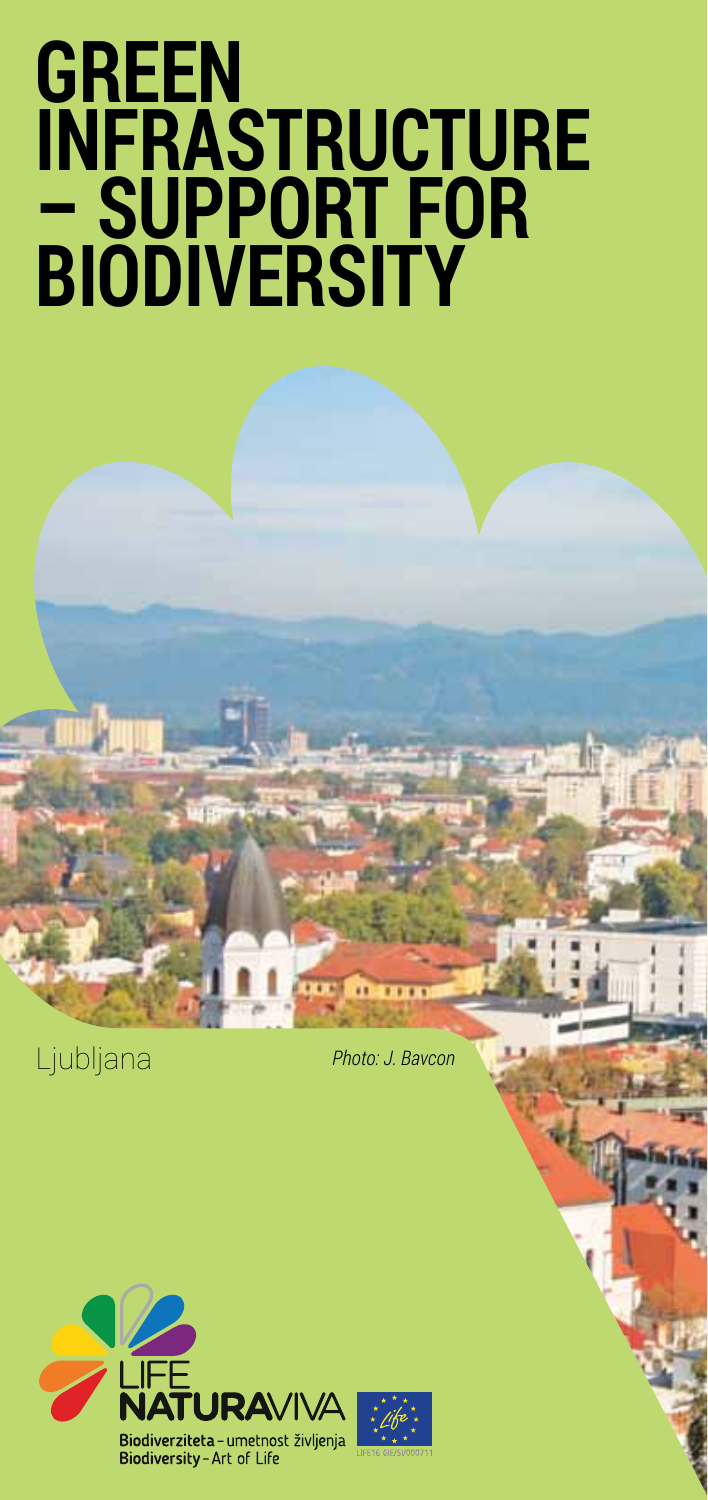# **GREEN INFRASRUCTURE - BIODIVERSITY SUPPORT**

Green infrastructure of urban environments includes all areas, no matter how small, covered with greenery – plants, which are managed and taken care of by people. It is like a green backbone of cities, representing an extension of nature, or a formed nature encompassed in the city.

Green infrastructure includes both public green areas such as parks, avenues and city greens, and private gardens, balconies with greenery and other areas.

With proper planning and maintenance, green infrastructure can significantly contribute to preserving and improving biodiversity.

*Novo mesto Photo: B. Ravnjak*

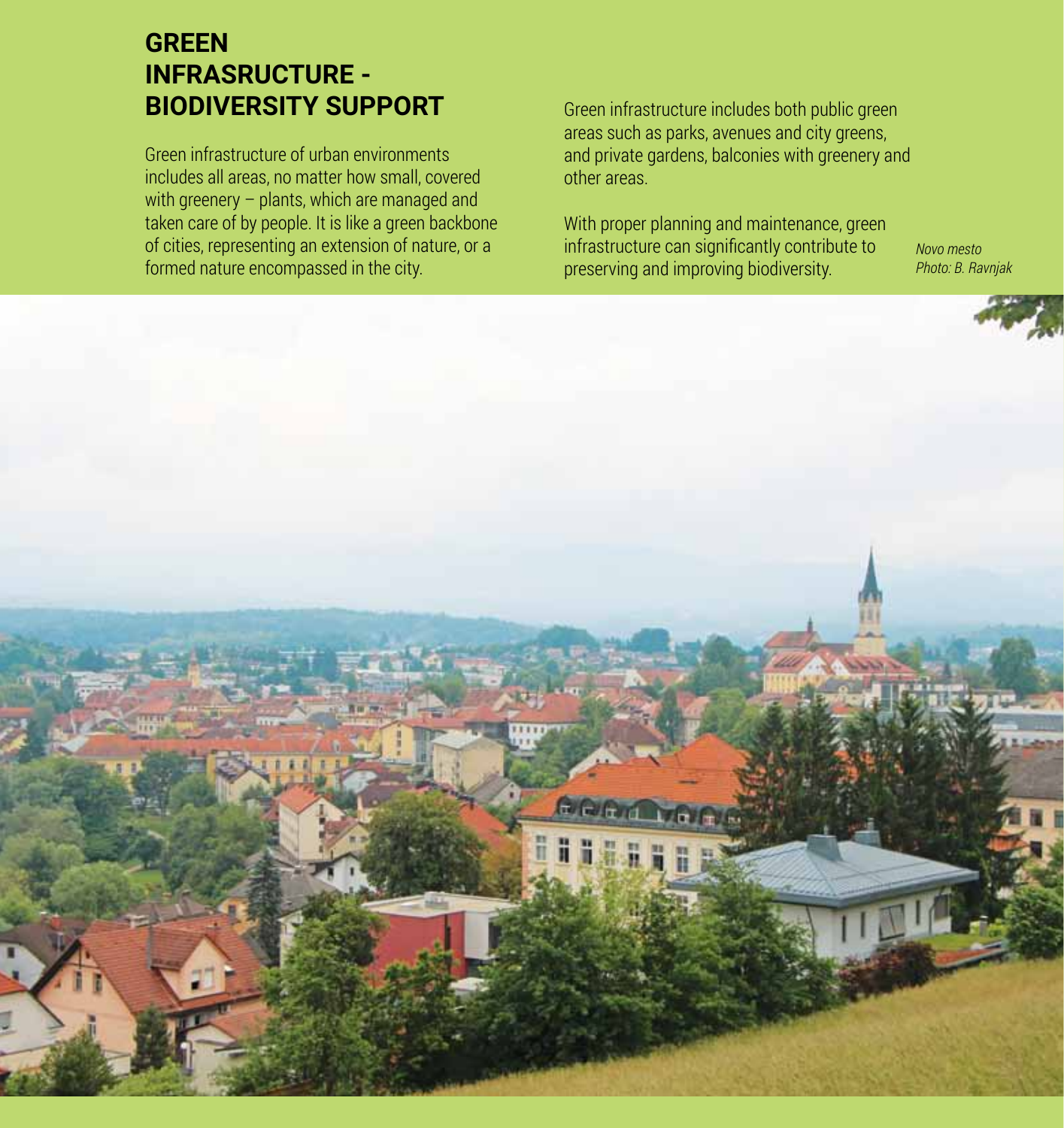

### **IMPORTANCE OF GREEN INFRASTRUCTURE IN CITIES**

Trees and shrub species in cities provide shade, are important oxygen producers, reduce temperature during summer months, reduce exposure of area to wind, represent an important water sink with their large biomass, thereby reducing the chance of flooding, dampen noise and bind microparticles.

Various plants species provide food and living space to different animals, and act as corridors between islands of non-urban environment (nature).

*Ljubljana Photo: J. Bavcon*

Green infrastructure improves the quality of life, as it represent a place when residents can get in touch with nature. For those who do not have their own garden, public green areas are like a green living room.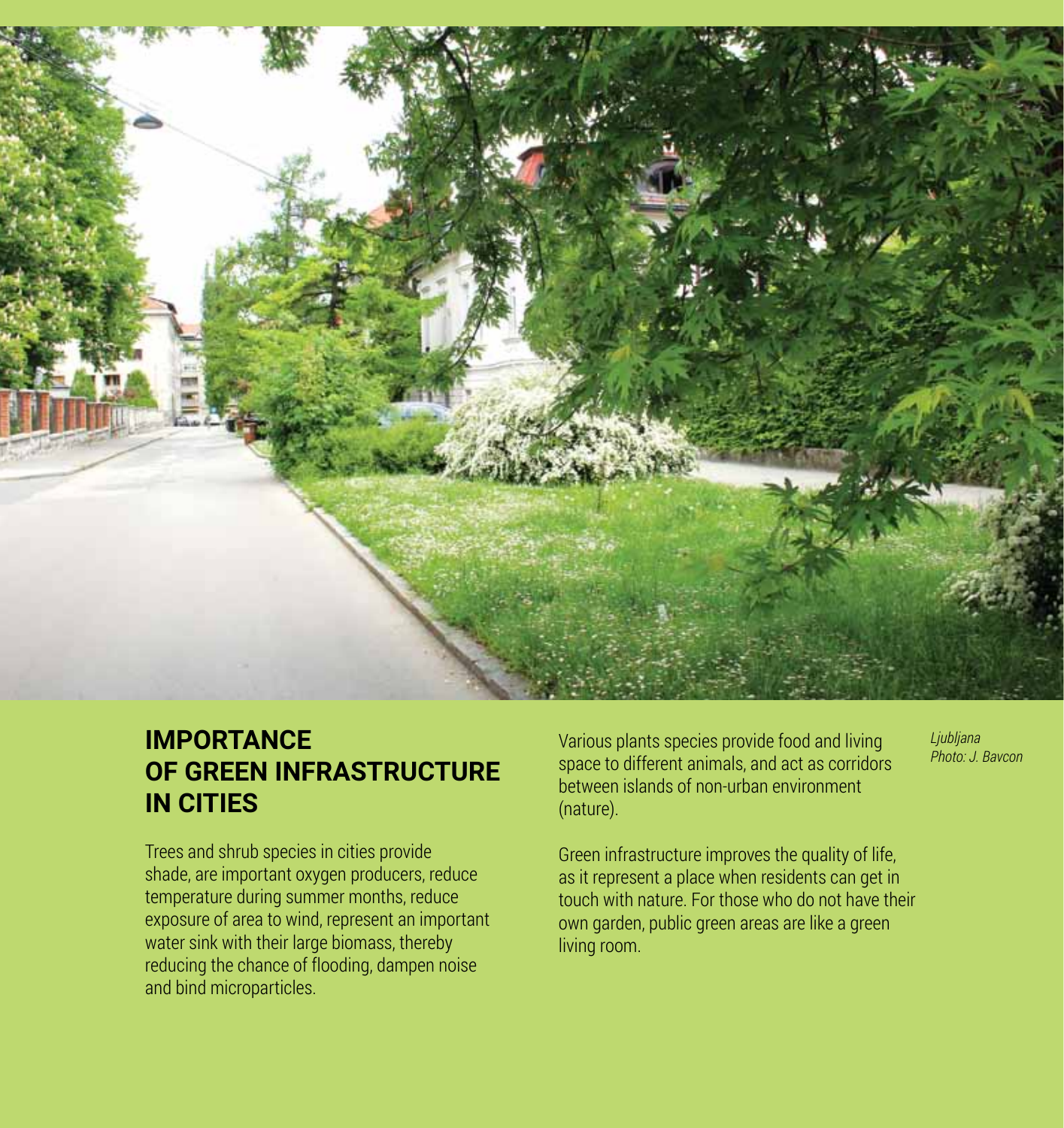

Do no plant non-native invasive plant species: these species threated autochthonous species, as they take over their environment, reproduce quickly, and push out autochthonous species, thus decreasing biodiversity.

Plant as many different plant species as you can: this means improved biodiversity for plants and their pollinators.

Later mowing of green areas: this allows plants to produce seeds and to restore the seed bank in the soil.



**!**

# **WHAT CAN WE DO TO PRESERVE AND IMPROVE BIODIVERSITY?**

Planting autochthonous plants species (native species): these are species that developed in our environment and are optimally adapted to our conditions.

Leave dead plant matter during winter: this provides protection for young trees, shelter and hiding places for animals and material for their nests.

Do not use phyto-pharmaceutical products: these cause poisoning and even death to some animals.

*Photo: B. Ravnjak*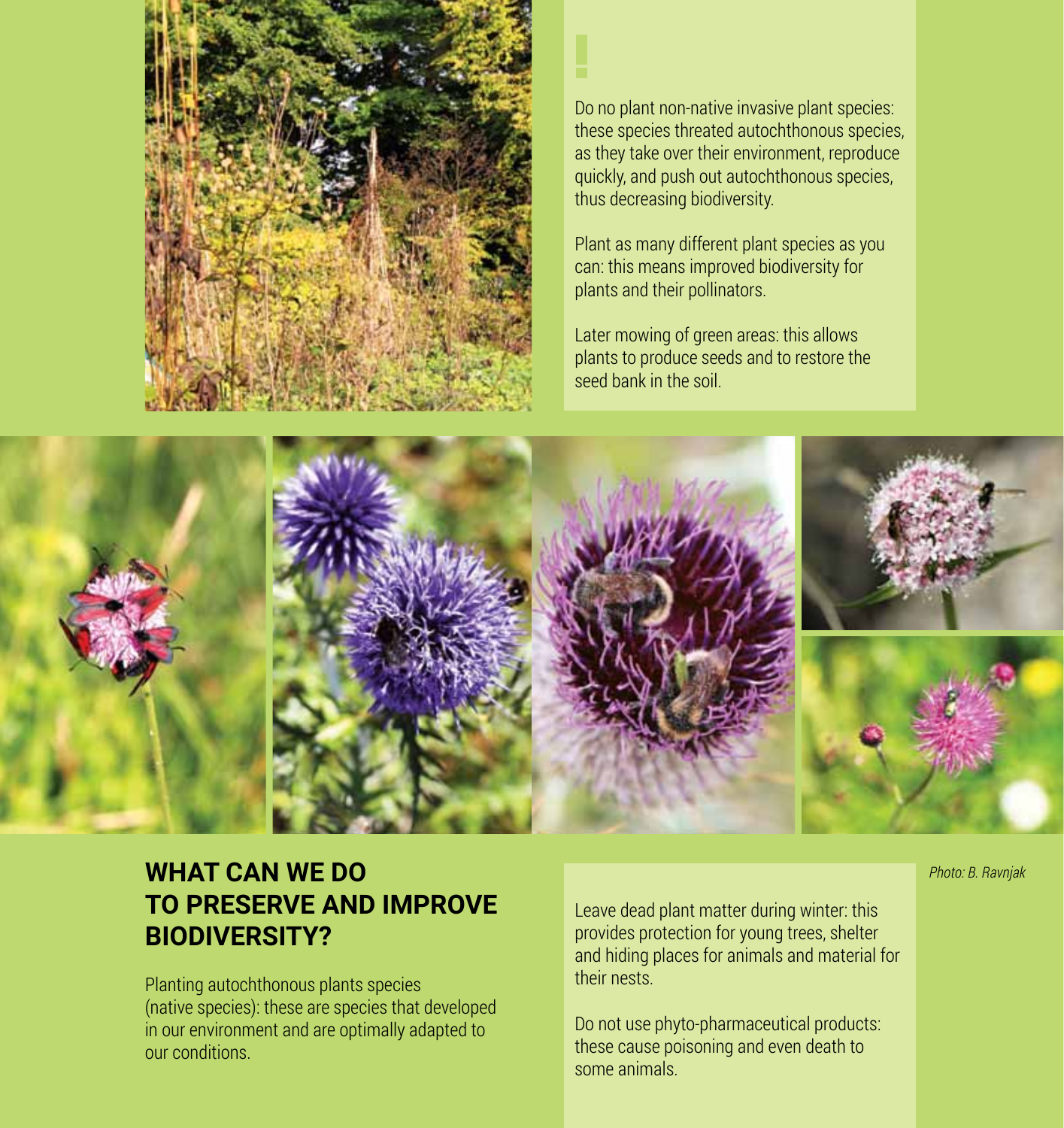#### **TREES AND HEDGES**

*Photo: B. Ravnjak* of the city. *Manna ash (Fraxinus ornus) tree-lined lane at Slovenska cesta in Ljubljana.*

In urban environments, trees provide shade, are the largest producers of oxygen, use excess rainwater, provide living spaces to birds, bats, insects, and some other animals. They also provide food for animals with their fruit. Furthermore, they ensure a friendlier green look Plant autochthonous shrub species with abundant fruit that do not require a lot of

**!**

maintenance and are like the tree species adapted to the extreme habitat conditions in cities.



**!** Plant autochthonous trees species that produce nectar for pollinators and are adapted to extreme habitat conditions in cities (lack of space in the ground for the spread of roots, able to withstand high temperatures and drought during summer, and salting during winter). Such species are: manna ash, common whitebeam, European hop-hornbeam, etc.

Hedge shrubs dampen noise, add additional greenery to the city, and provide home, hiding place and food to many animals.



*Cornelian cherry (Cornus mas) hedge. Photo: J. Bavcon*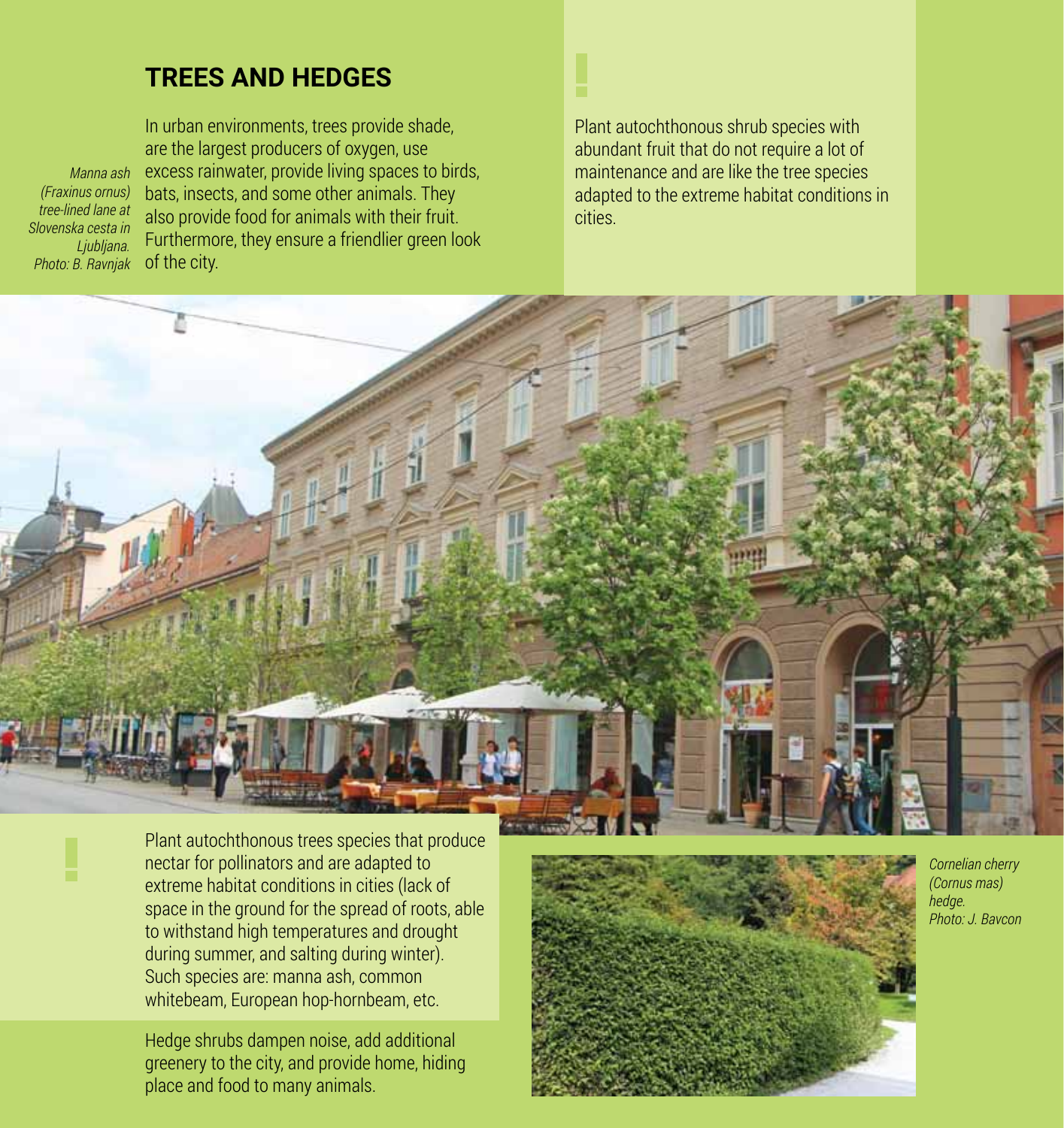#### **ROADSIDES AND RIVERSIDES**

Green roadsides represent a water sink in cities and can be important habitats for various plant species and soil organisms, while also improving the appearance of the cultural landscape.

Roadsides should not be mown too soon or too often. This will allow spring plants to flower abundantly in early spring, which will be replaced by open area species in the summer. Mowing should not be set too low to prevent grass from drying during summer, thus allowing plants to bloom again from the preserved rosettes.



*Photo: J. Bavcon*



*Photo: J. Bavcon*

Green riversides are important habitats for riverside plants, water birds and other animals. Plants slow down the flow of water and prevent erosion of riverbanks.

It is important to preserve and plant autochthonous plant species, and remove invasive species.

Autochthonous plant species, such as willows, poplars, alders, reinforce riverbanks.

#### *Photo: B. Ravnjak*

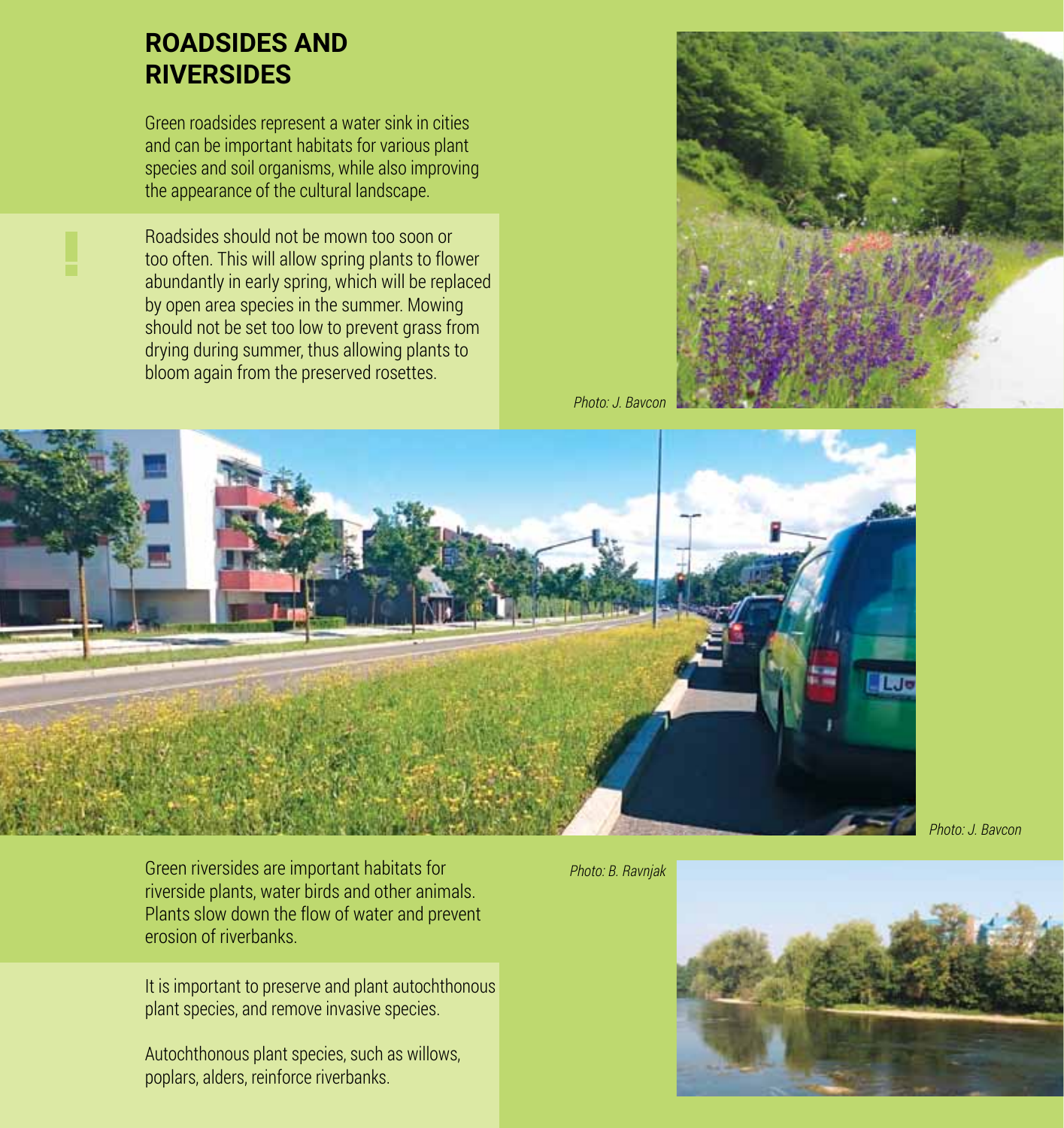#### **GREENS AND GREEN ROAD ISLANDS**

Greens are green oasis in cities. They represent a habitat for different plant and animal species, who can pass from nature into cities via the network of greens. They act as water sinks during rain. For residents of cities, they represent a space for socialising and various outdoor activities. Flowering greens provide food for many pollinators.



*Photo: J. Bavcon*

*Flowering road islands in Koper. Photo: J. Bavcon*



On greens, we let plants flower, so we delay first mowing. This creates small meadows in the middle of cities, allowing pollinators to find food. After first mowing, we delay subsequent mowing until plants flower again. This reduces the maintenance costs and makes the environment friendlier.

Road islands, with their plant diversity, can act as a horticultural decoration of the city and provide habitats for animals.

*Secondary school Ledina, Ljubljana. Photo: J. Bavcon*

In road islands, we plant different autochthonous nectar-producing plants, which provide food for different pollinators. We plant perennials, thus reducing planting costs and provide a habitat for animals during winter.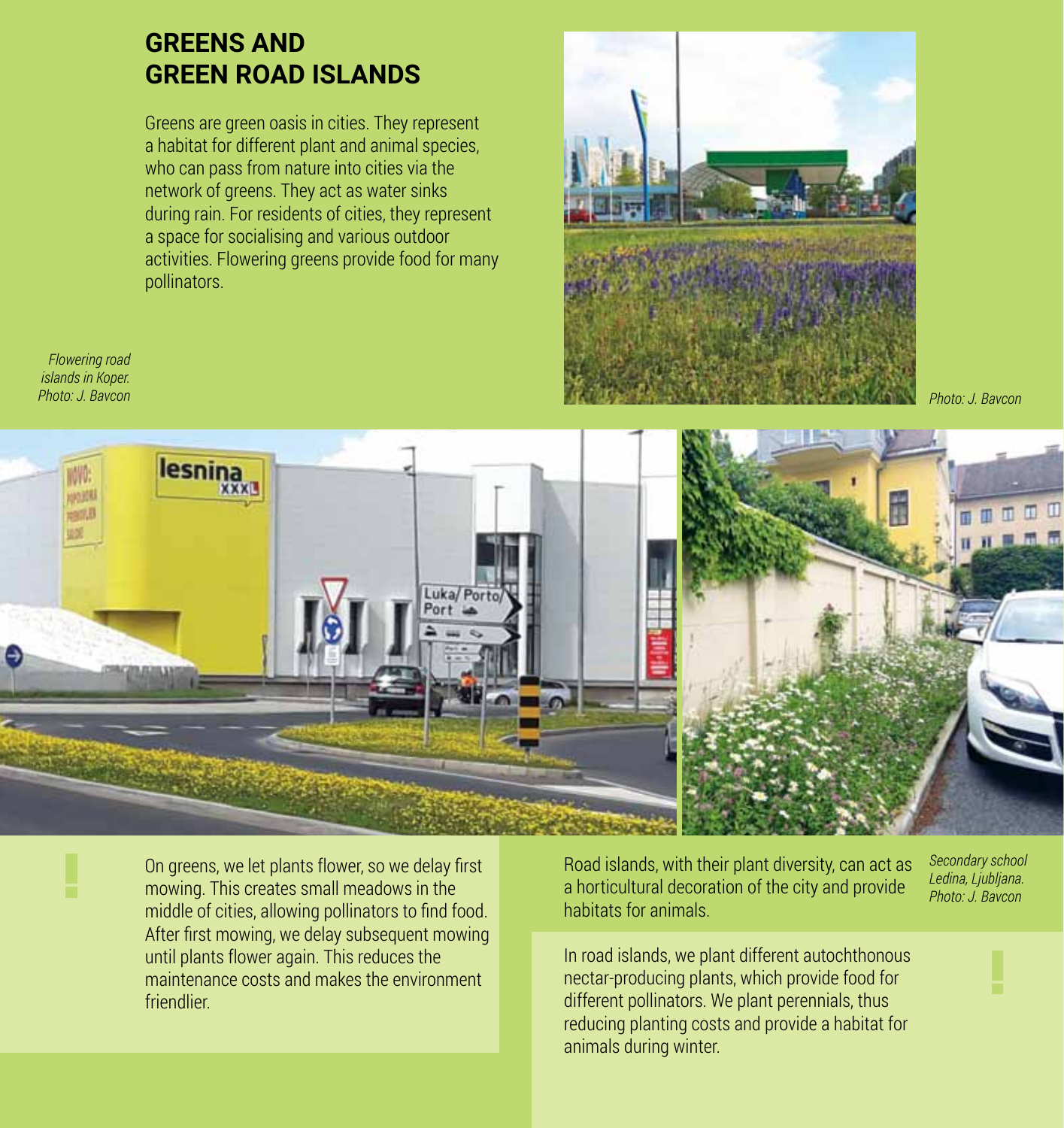

*Photo: J. Bavcon*

Parks, large gardens, and large grass- or treecovered areas in cities should be arranged as naturally as possible, while maintaining safety and appearance. Plants on larger surfaces should be allowed to flower and produce seeds. Remove non-native invasive species. Ensure forest hygiene (remove sick tree) and aesthetic appearance. In parks, we can also plant nonnative plant species, but only if they are not invasive.



**!**

#### **OTHER GREEN AREAS** *Photo: J. Bavcon Photo: J. Bavcon*

Parks, large gardens, large grass areas and green roofs are "green oasis" in the middle of cities that can maintain a network with nature if they are placed correctly. Small gardens, green balconies and window sills represent micro-environment that act as an important supplement to the green diversity in cities.

Encourage residents to put plant species suitable for the environment on balconies and window sills. Plant as many different plant species that flower in different period of the year. This provides food for pollinators throughout the year.